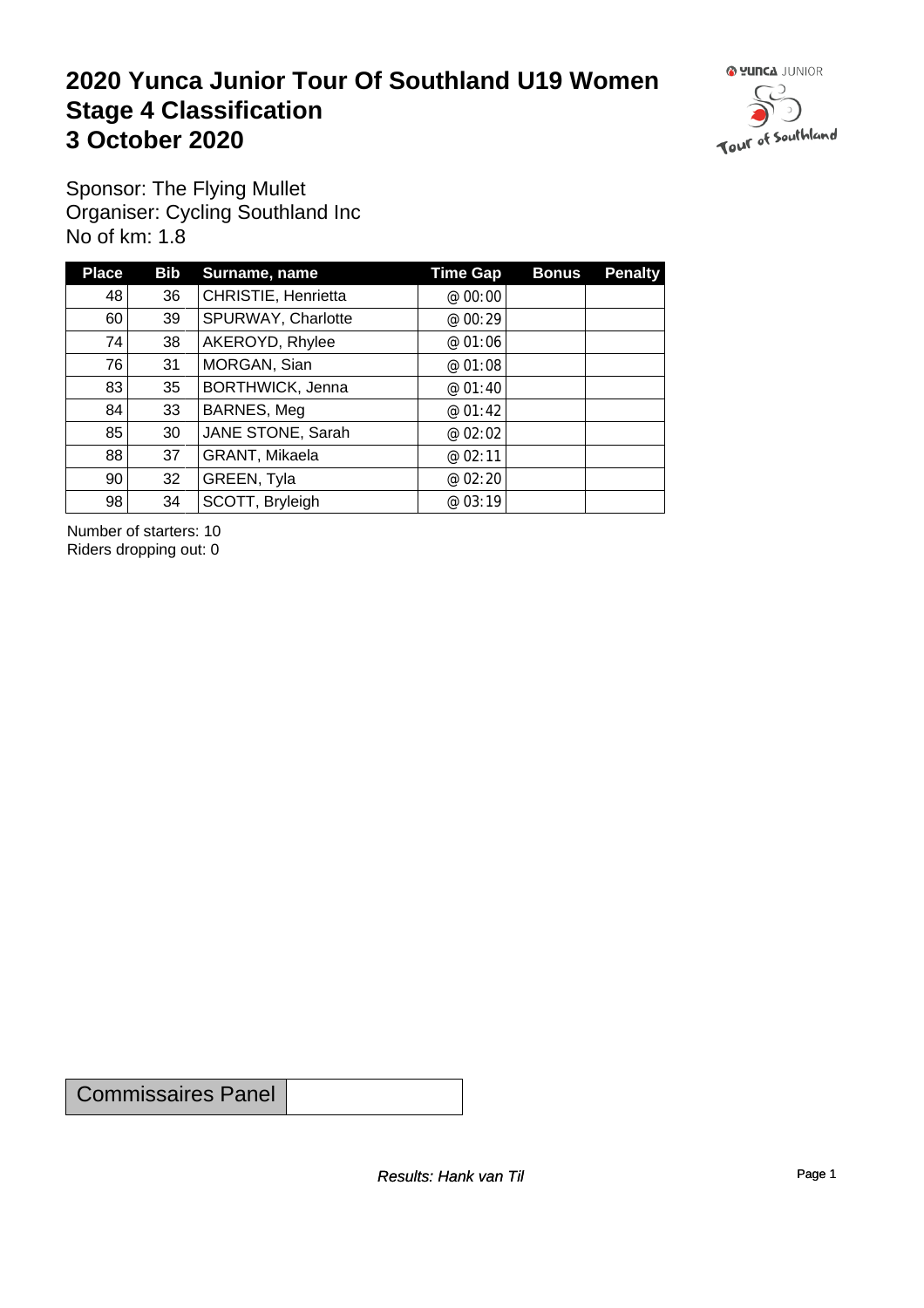### **2020 Yunca Junior Tour Of Southland U19 Women General Classification (Stage 4)**<br> **3 October 2020 3 October 2020**



Organiser: Cycling Southland Inc

| <b>Place</b> | Bib | Surname, name           | <b>Time Gap</b> |
|--------------|-----|-------------------------|-----------------|
|              | 36  | CHRISTIE, Henrietta     | 3:24:44         |
| 2            | 39  | SPURWAY, Charlotte      | @ 00:32         |
| 3            | 38  | AKEROYD, Rhylee         | @ 08:41         |
| 4            | 35  | <b>BORTHWICK, Jenna</b> | @ 08:51         |
| 5            | 33  | BARNES, Meg             | @18:18          |
| 6            | 37  | GRANT, Mikaela          | @22:34          |
|              | 31  | MORGAN, Sian            | @26:06          |
| 8            | 32  | GREEN, Tyla             | @ 27:36         |
| 9            | 34  | SCOTT, Bryleigh         | @37:06          |
| 10           | 30  | JANE STONE, Sarah       | @37:37          |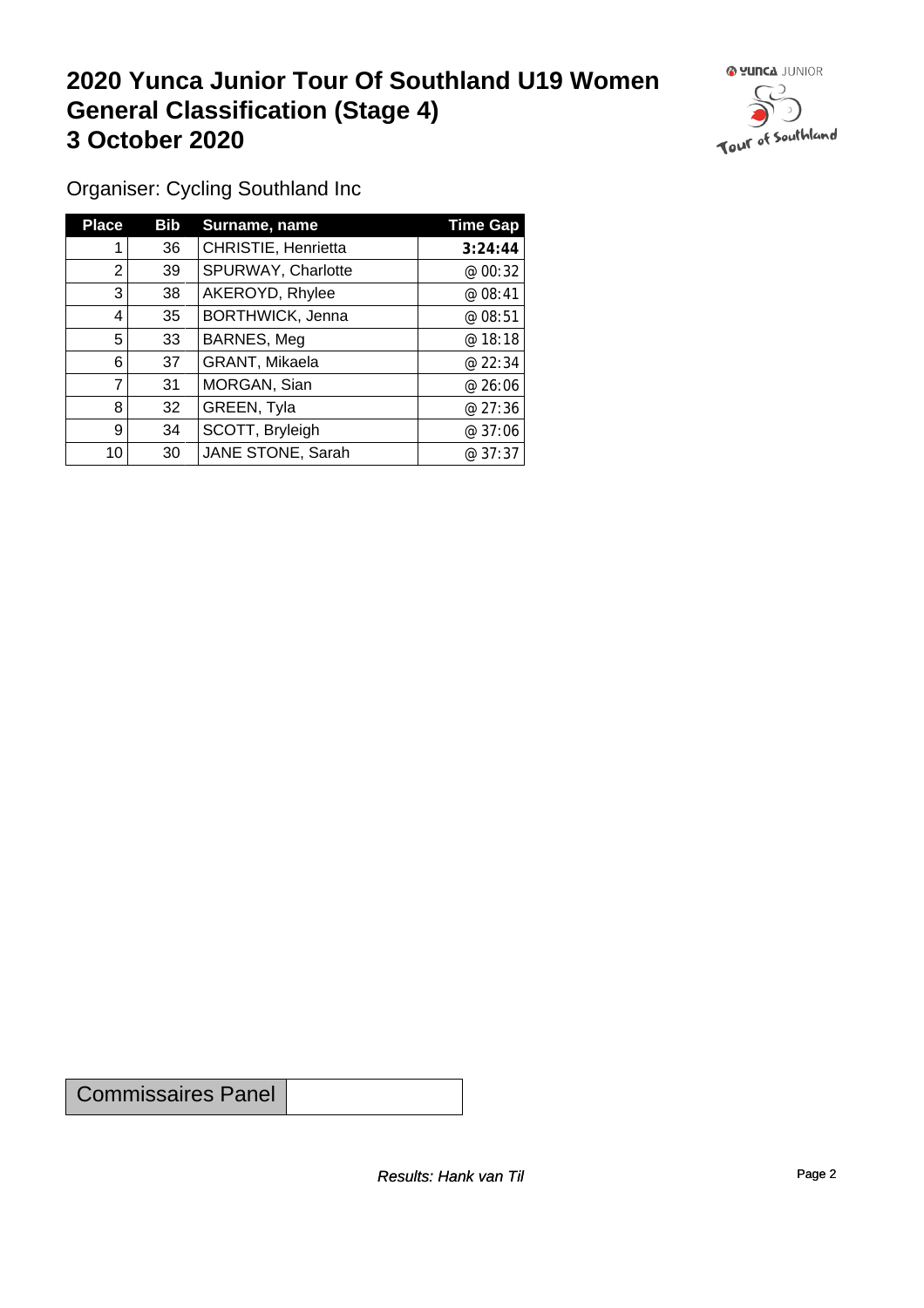# **2020 Yunca Junior Tour Of Southland U19 Women Sprint Classification (Stage 4) 3 October 2020**



Organiser: Cycling Southland Inc

| <b>Place</b> |                 | <b>Bib</b> Surname, name | <b>Points</b> |
|--------------|-----------------|--------------------------|---------------|
|              | 38              | AKEROYD, Rhylee          | 10            |
|              | 35 <sup>1</sup> | <b>BORTHWICK, Jenna</b>  |               |
| 3            | 36              | CHRISTIE, Henrietta      |               |
|              | 33              | BARNES, Meg              |               |
| 5            | 32              | GREEN, Tyla              |               |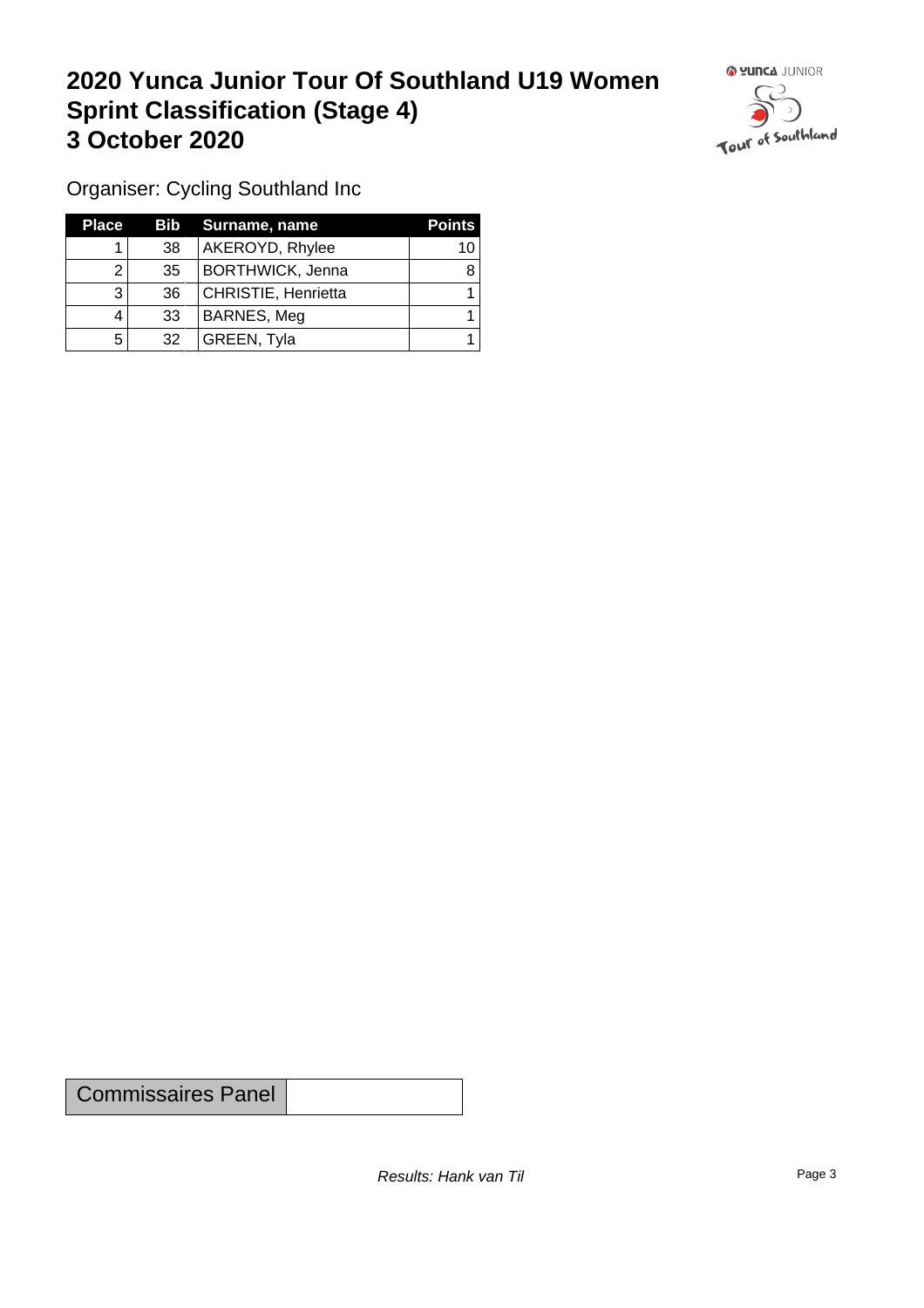# **2020 Yunca Junior Tour Of Southland U19 Women KOM Classification (Stage 4) 3 October 2020 1999 <b>1999 1999 1999 1999 1999 1999 1999 1999 1999 1999 1999 1999 1999 1999 1999 1999 1999 1999 1999 1999 1999 1999 1999 1999 1999 1999 1999 1999 19**



Organiser: Cycling Southland Inc

| <b>Place</b> |    | <b>Bib</b> Surname, name | <b>Points</b> |
|--------------|----|--------------------------|---------------|
|              | 36 | CHRISTIE, Henrietta      | 10            |
|              | 39 | SPURWAY, Charlotte       | 8             |
| 3            | 38 | AKEROYD, Rhylee          |               |
| 4            | 35 | BORTHWICK, Jenna         |               |
| 5            | 31 | MORGAN, Sian             |               |